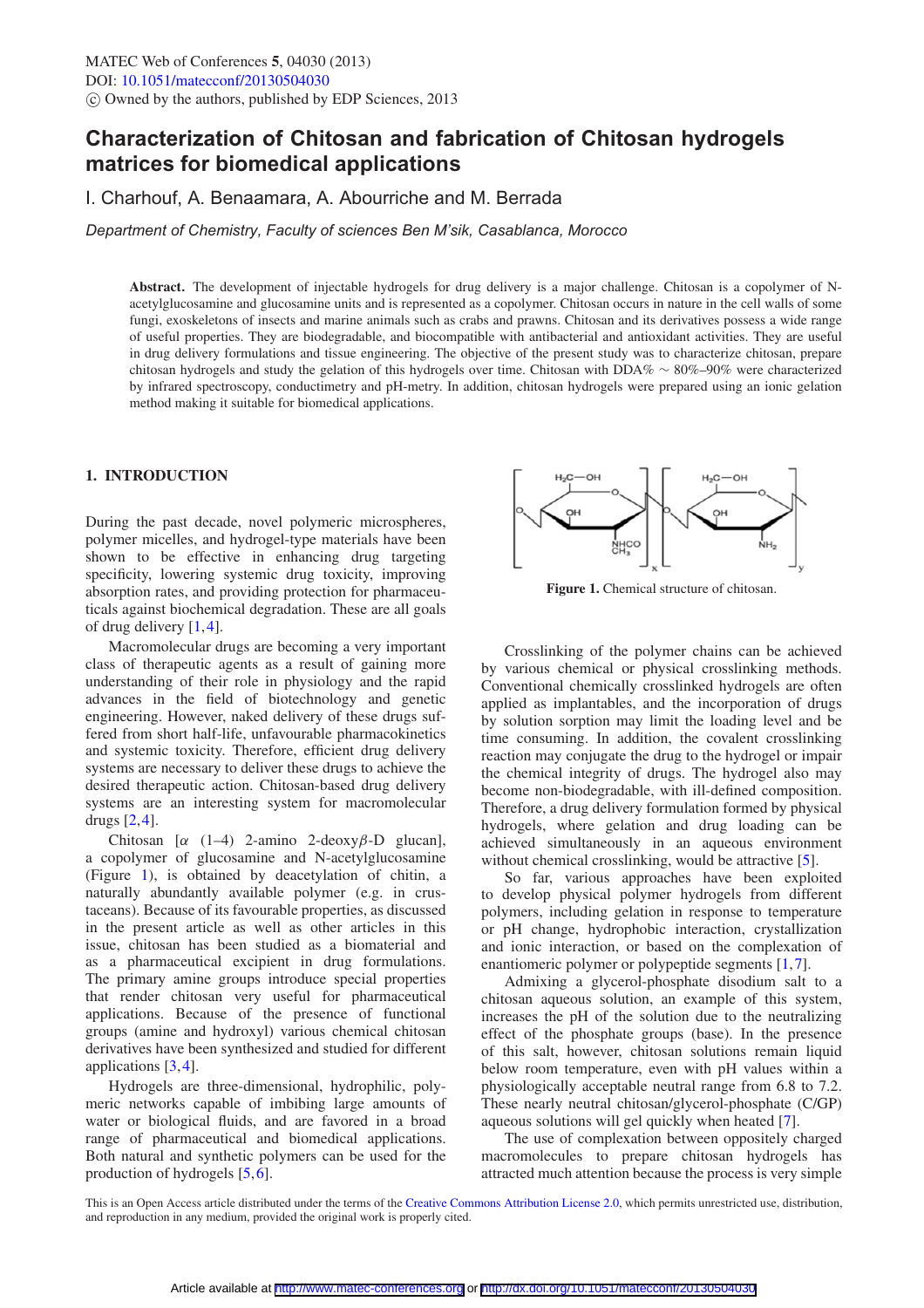

**Figure 2.** Infrared spectra of Chitosan.





**Figure 4.** H metric assay of chitosan.

and mild. In addition, reversible physical cross-linking by electrostatic interaction, instead of chemical cross-linking, has been applied to avoid the possible toxicity of reagents and other undesirable effects [\[8](#page-2-7)].

## **2. MATERIALS AND METHODS**

Chitosan with DDA  $\sim 80\% - 90\%$  in powder form were prepared at Marinard Biotech Canada (Quebec). One lot of chitosan was used in this study: PR-7-4-61. The disodium  $\beta$ -Gp (glycerol 2-phosphate disodium salt hydrate were obtained from Sigma Aldrich. Acetic acid, sodium hydroxide and potassium bromide were analytical reagent grade.

Conductimetric and pH metric measurements were performed with 4310 JENWAY conductivity meter and Eutech pH 510 pH-meter successively.

## **3. RESULTS**

### **3.1. Structural identification**

The spectrum of chitosane shows a large band at 3100–3500 cm−<sup>1</sup> corresponding to stretching vibrations of –NH and –OH bonds including hydrogen bonding. The absorbance peaks due to stretching vibrations of- CH and -CH2 appear at  $2880-2924$  cm<sup>-1</sup>. The characteristic peak appears at  $1640 \text{ cm}^{-1}$ . It is due to stretching vibrations of the -CONH2.

# **3.2. Calculation of DDA**

*3.2.1. The calculation of DDA*

$$
DDA = \frac{203 \times (V_2 - V_1) \times N}{w + 42 \times (V_2 - V_1) \times N} \times 100
$$

**N:** Normality of NaOH (mol/L); **V1** and **V2**: Volumes of NaOH added; **W**: Weight of chitosan (g); **203**(g/mol): Molecular weight of acetylated monomer; **42**(g/mol): Difference between molecular weights of acetylated monomer and deacetylated monomer.

*3.2.2. Results of conductimetric and pH-metric techniques*

| Product         | <b>DDA</b>    |                      |          |
|-----------------|---------------|----------------------|----------|
|                 | Requirement   | <b>Conductometry</b> | pH-metry |
| $PR 7 - 4 - 61$ | $80\% - 90\%$ | 81,09%               | 81,09%   |

Reliable and quick techniques that measure acetyl contents of chitosan are needed, conductimetric and pHmetric titrations are two examples of such techniques. The results determined by these two techniques were similar.

### **3.3. Synthesis of dialdehyde starch**

Sodium periodate solution  $1\%$  (w/v) is adjusted to pH 3.0 with sulfuric acid. Starch is added under vigorous mechanical stirring. The reaction is kept at room temperature for 30 min. The product is filtered and washed with distilled water. After aceton is used to remove water, the powder is dried under vaccum for 24 h at room temperature. DAS with unknown aldehyde content are obtained.

#### **3.4. Gelation of C-SB/DAS solution**

#### *3.4.1. Operating mode*

A 1% (w/v) chitosan solution was prepared by stirring powdered chitosan in 0.75% (v/v) aqueous acetic acid at room temperature overnight and stored at 4 ◦C. The final pH value of the chitosan solution was 5.12. A 1 g of Sodium bicarbonate was added to the chitosan solution under stirring conditions in an ice bath. The final pH value of the chitosan/  $NaHCO<sub>3</sub>$  solution was 6.9. The solutions were labelled C/SB.

We also prepared a  $0.2\%$  (w/v) C-SB/DAS solution, means 10 mg of DAS added to 5 ml C/SB. The solutions were labelled C-SB/DAS.